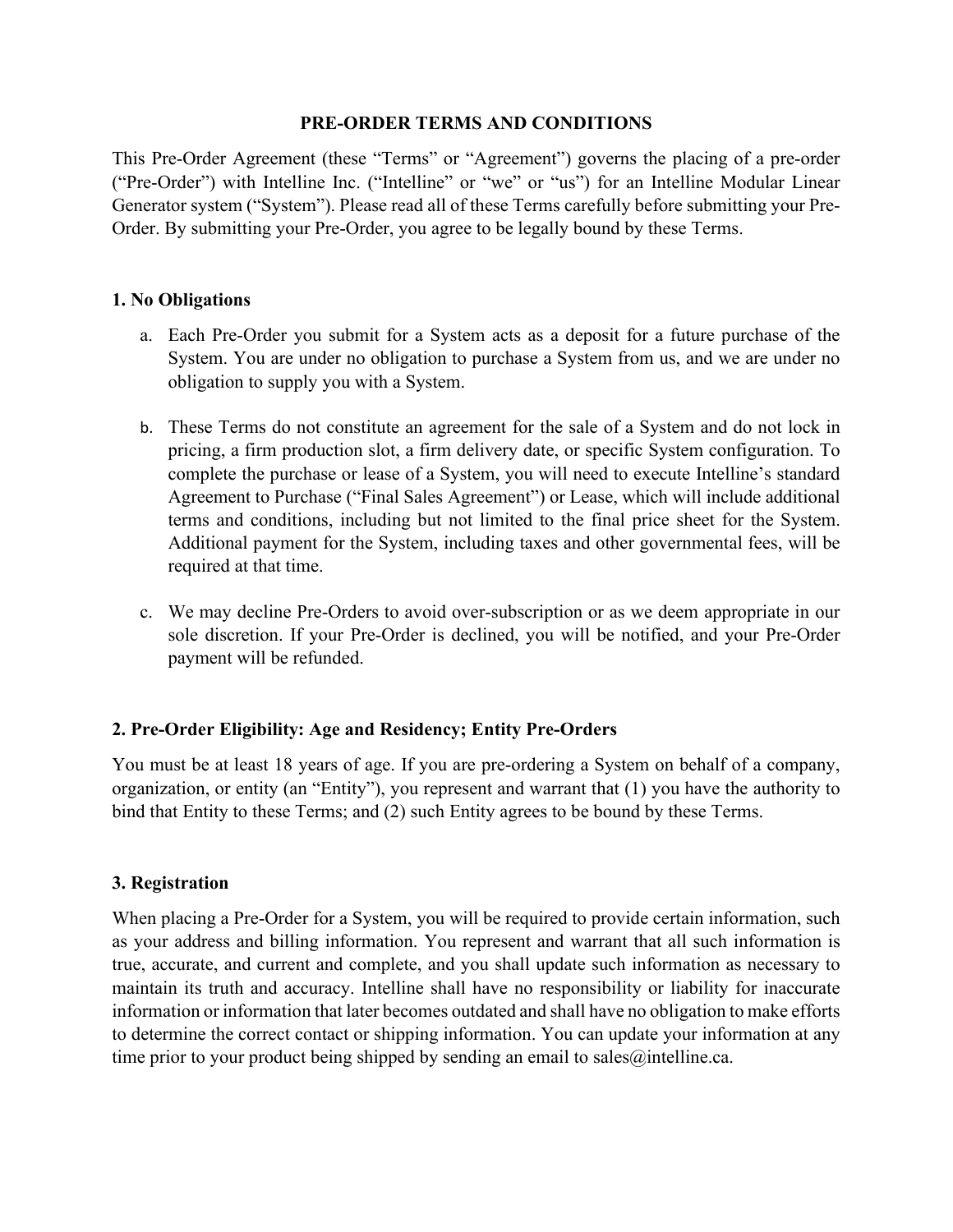### **4. Payment**

- a. You will be charged the fee indicated (the "Pre-Order Fee") when you place your Pre-Order. Placing a Pre-Order constitutes your express agreement to be charged the Pre-Order Fee using your provided payment method without requiring further notice to, or consent from you. Your payment will be held by Intelline in a separate account designated solely for Pre-Orders and released for application towards the final sales price of your System when you execute the Final Sales Agreement.
- b. You shall be responsible for any and all currency conversion charges as well as sales, service, value-added, use, excise, and any other taxes, duties, and charges of any kind, if any, imposed by any federal, provincial or local government entity on any final sale price other than taxes imposed on, or with respect to, Intelline's income.

### **5. No Guarantee of Shipping Date**

You are pre-ordering a System that will be produced for you in the future and your priority will be set by the date of payment on your Pre-Order. The actual date for shipping for any accepted Pre-Order will depend on a variety of factors, including the date of payment on your Pre-Order, our manufacturing schedule, and the execution of the Final Sales Agreement. There is no guarantee as to shipping date based on your Pre-Order.

### **6. Cancellation/ Refund**

You can cancel your Pre-Order and receive a full refund at any time after January 1<sup>st</sup>, 2023 by sending an email to sales  $\omega$  intelline.ca from the address you used to make the pre-order. You will receive your refund within approximately 3 business days. Intelline promotional items, if any, received at the time of Pre-Order are yours to keep even after cancellation. Intelline may cancel your Pre-Order at any time and will issue a full refund of your Pre-Order Fee to the address on file.

### **7. System Configuration**

You understand that we may not have completed the development of the System or begun manufacturing the System at the time of your Pre-Order. You further understand that the System's available features at the starting price have not yet been determined. By agreeing to these Terms, you represent and warrant to us that you understand that the System configuration may change prior to execution of the Final Sales Agreement.

#### **8. Privacy Policy and Terms of Use**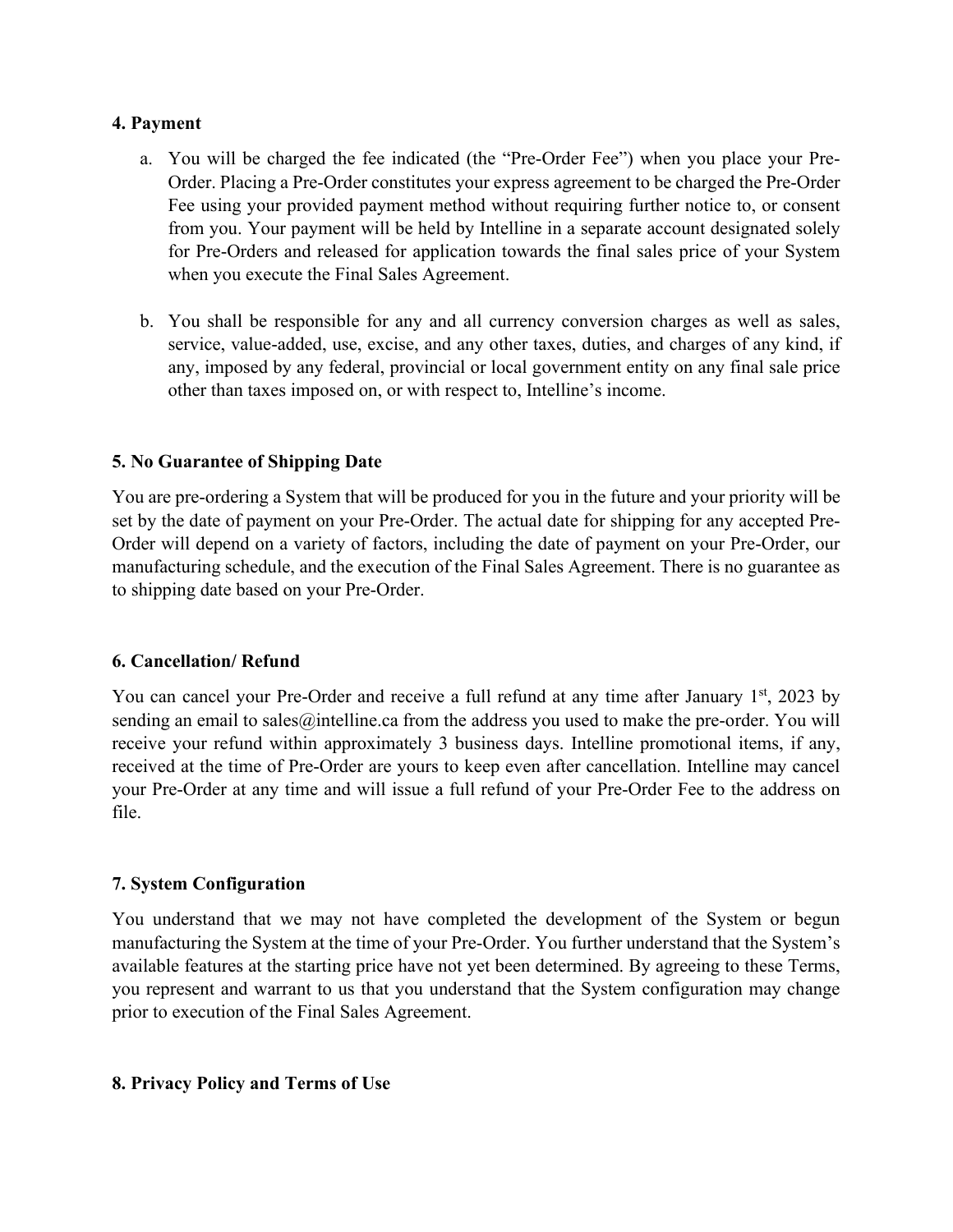The information you provide with your Pre-Order will be used in accordance with our Privacy Policy and website Terms of Use, each of which is incorporated herein by reference and available on our website. Please read our Privacy Policy and Terms of Use carefully to understand Intelline practices regarding your information and how it will be treated. If you have questions regarding our Privacy Policy or Terms of Use, you should contact us by email at sales@intelline.ca.

## **9. Force Majeure**

Your transaction does not create liability for Intelline or you for any failure to perform due to an event beyond our control, including, but not limited to, any Act of God, pandemic, epidemic, disease, terrorism, war, political insurgence, insurrection, riot, civil unrest, act of civil or military authority, uprising, unavailability of materials, strike, earthquake, flood or any other natural or man-made eventuality outside of our control.

### **10. Modification and Severability**

We reserve the right, at our discretion, to change these Terms at any time. If for any reason a court of competent jurisdiction finds any provision, or portion thereof, to be unenforceable, the remainder of these Terms shall continue in full force and effect and the unenforceable provision shall be deemed to be modified solely to the extent necessary to make it enforceable.

### **11. No Waivers**

The failure by us to enforce any right or provision of these Terms will not constitute a waiver of future enforcement of that right or provision. The waiver of any right or provision will be effective only if in writing and signed by a duly authorized representative of Intelline.

### **12. Assignment**

You may not assign your rights under these Terms (or your Pre-Order) without our express prior written consent. Intelline may assign these Terms in our discretion without your consent.

### **13. Limitation of Liability**

a. IN NO EVENT SHALL INTELLINE, ITS AFFILIATES OR PARTNERS, OR ANY OF THEIR RESPECTIVE EMPLOYEES, OFFICERS, DIRECTORS, MEMBERS, SHAREHOLDERS, AGENTS, OR REPRESENTATIVES BE LIABLE FOR CONSEQUENTIAL, INDIRECT, INCIDENTAL, SPECIAL, EXEMPLARY, PUNITIVE OR ENHANCED DAMAGES ARISING OUT OF, RELATING TO, OR IN CONNECTION WITH ANY BREACH OF THIS AGREEMENT, REGARDLESS OF